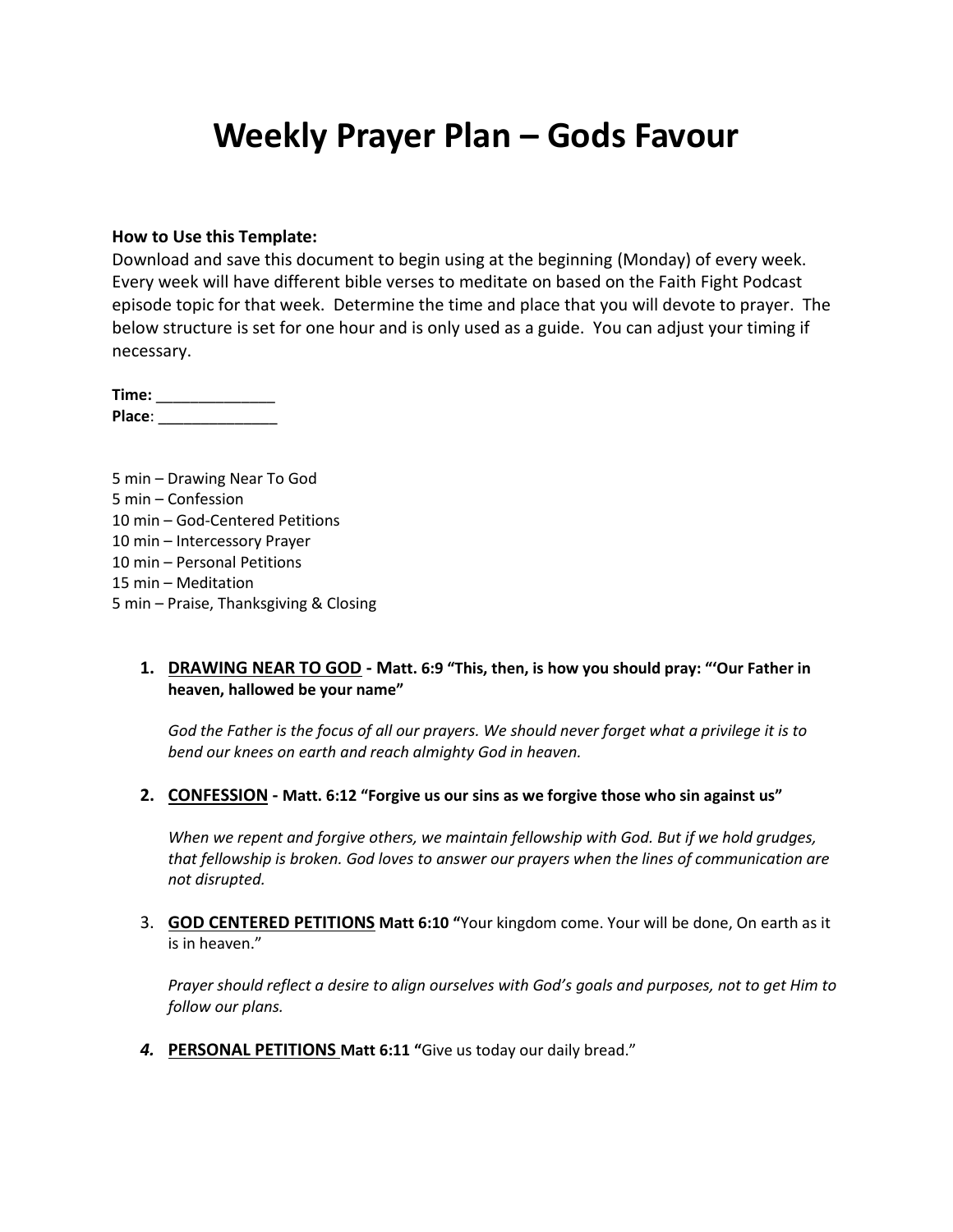*We are dependent upon the Lord for our needs and He wants us to come to Him with our requests.*

5. **MEDITATION Joshua 1:8** "Keep this Book of the Law always on your lips; meditate on it day and night, so that you may be careful to do everything written in it. Then you will be prosperous and successful."

*Meditation is thinking about the word of God to understand what it means in the context of the scripture and how it can apply to your life today. The Word of God is powerful enough to still be relevant in your life today even though it was written thousands of years ago.*

#### **Read through the scripture passages for today as listed below:**

Meditational Verses Monday: Psalm 5:1-122 Tuesday: Genesis 39:1-23 Wednesday: Psalm 90:1-17 Thursday: Proverbs 16:1-33 Friday: Psalm 84:1-12 Saturday: Exodus 33:12-23 Sunday: Exodus 3:1-22

### **Once you have read the scripture for today, write down your answer to the questions below or any other insight/revelation that you receive in your prayer journal.**

- 1. Is there a promise to claim?
- 2. Is there a lesson to learn?
- 3. Is there a blessing to enjoy?
- 4. Is there a command to obey?
- 5. Is there a sin to avoid?
- 6. Is there a new thought to carry with me?
- **6. PRAISE & THANKSGIVING 1 John 5:14-15** "This is the confidence we have in approaching God: that if we ask anything according to his will, he hears us. And if we know that he hears us whatever we ask—we know that we have what we asked of him."

We can end our prayer time with confidence that God has heard our prayer and will *answer in His perfect timing. Demonstrate your faith in Him by showing thanks before you see the answer to your prayers.*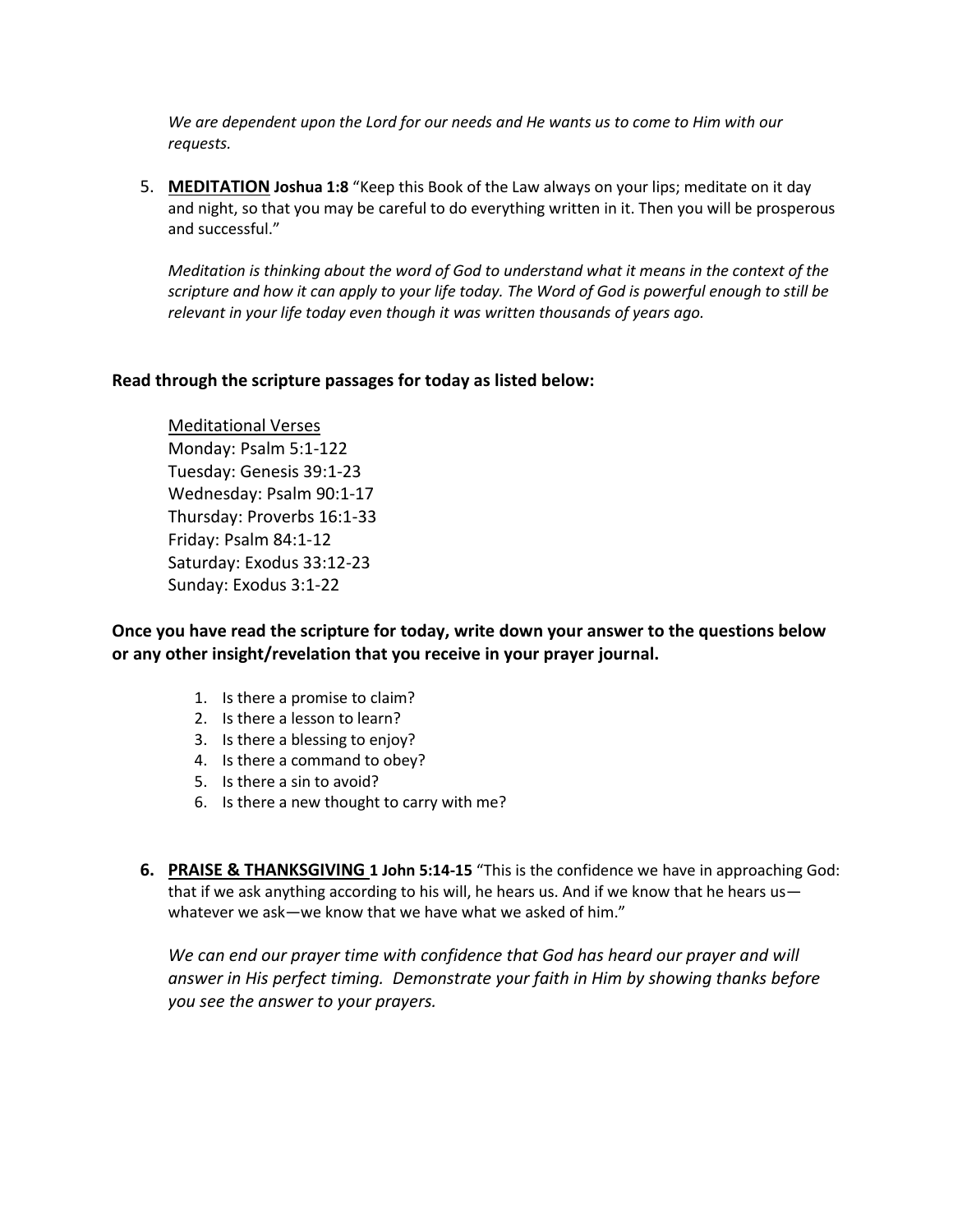# **Gods Favour**

The word favour means to feel or show approval or preference toward. When Gods favour is over your life it means doors open when they aren't supposed to. It means thousands of people apply for the job but you're hired even though you are not the most qualified. God favour means that everywhere you go, things are always working out for your benefit. This is what Gods favour is all about.

#### *For you bless the righteous, O Lord; you cover him with favor as with a shield. - Psalm 5:12*

As you are praying for Gods favour you can visualize a shield that is around you from every side. And no matter where you go, anything or anyone that comes in contact with that shield around you shows you favour. Believe that as you pray this at the beginning of each day.

*Let the favor of the Lord our God be upon us, and establish the work of our hands upon us; yes, establish the work of our hands! - Psalm 90:17*

When you are starting out to do any task or project, it's important to ask for Gods favour to be upon you. When you pray for this then you will see that God will establish the works that you are doing and cause you to be successful as long as you are in His will.

*For the Lord God is a sun and shield; the Lord bestows favor and honor. No good thing does he withhold from those who walk uprightly. - Psalm 84:11*

As you pray for Gods favour in all that you do, know that it's His will to bless you with good things. He doesn't want to withhold anything that is good for you. His favour will allow his blessings to enter your life.

*"My son, do not forget my teaching, but keep my commands in your heart, for they will prolong your life many years and bring you peace and prosperity. Let love and faithfulness never leave you; bind them around your neck, write them on the tablet of your heart. Then you will win favor and a good name in the sight of God and man. - Proverbs 3:1-4 NIV*

One of the most simplest ways to see Gods favour in your life is to follow Godly principles. Obedience to Gods word brings favour. It causes prosperity, peace and good results in your life. In addition to that, you will have a good name in Gods sight and with other people.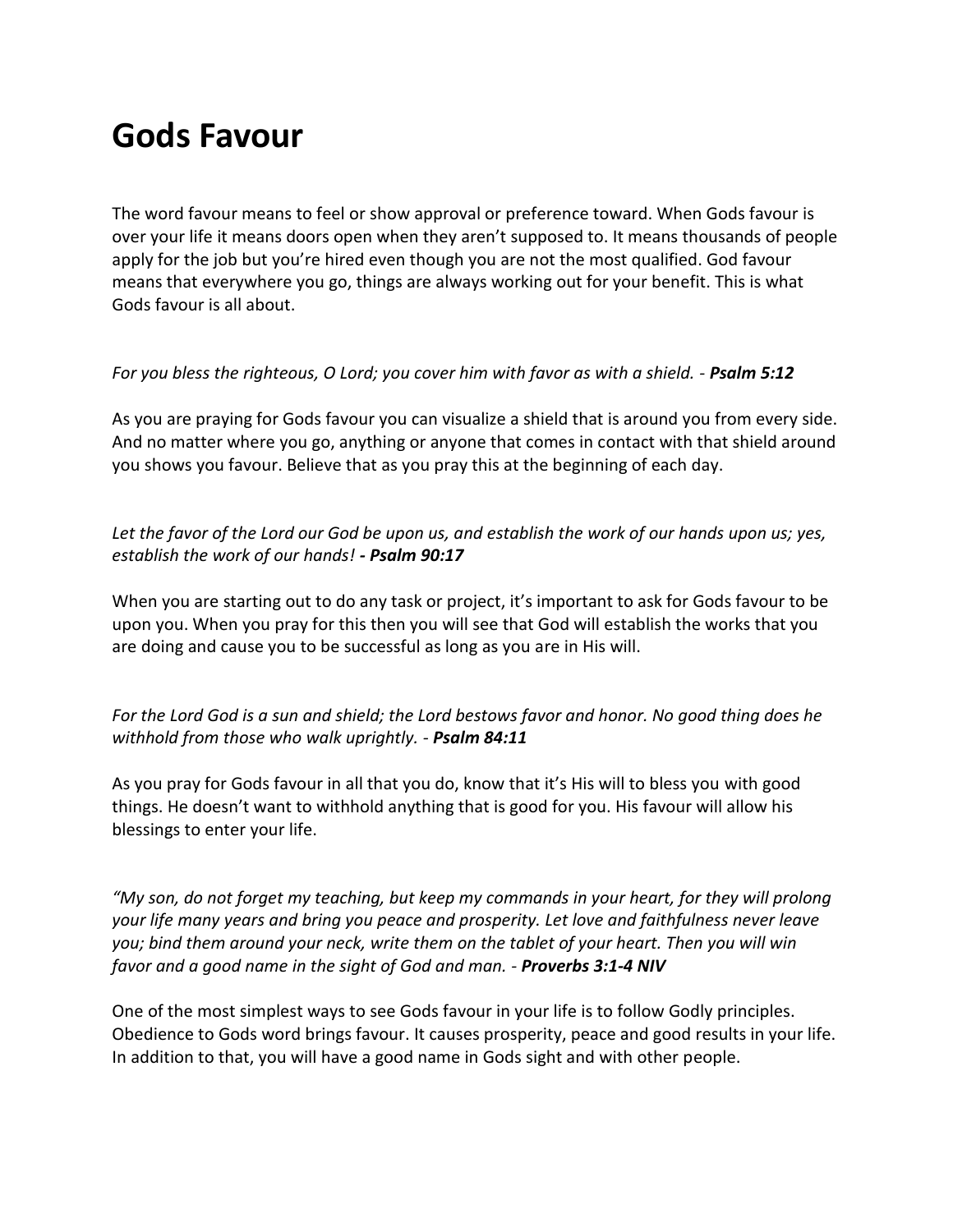### *And Jesus grew in wisdom and stature, and in favor with God and man. - Luke 2:52 NIV*

Everyday our goal should be to grow. Not only physically, but emotionally, spiritually, intellectually among other areas in our lives. When we can grow and develop all these areas in our lives the result is that you will have favour with God and men.

*When his master saw that the Lord was with him and that the Lord gave him success in everything he did, Joseph found favor in his eyes and became his attendant. Potiphar put him in charge of his household, and he entrusted to his care everything he owned. From the time he put him in charge of his household and of all that he owned, the Lord blessed the household of the Egyptian because of Joseph. The blessing of the Lord was on everything Potiphar had, both in the house and in the field. - Genesis 39:3-5 NIV*

When God's favour is on you, it doesn't matter where you are. Here we see that Joseph was a slave Gods favour still caused him to have good success to the extent that he was noticed by his master. In addition to that Potiphar put him at the head of his household. Once Potiphar did this, his entire household was blessed. You can expect to have the same impact when Gods favour is on your life. You boss and your company or whoever you work for will be blessed because of Gods favour on you.

*How will anyone know that you are pleased with me and with your people unless you go with us? What else will distinguish me and your people from all the other people on the face of the earth?" And the Lord said to Moses, "I will do the very thing you have asked, because I am pleased with you and I know you by name. - Exodus 33:16-17 NIV*

Moses wanted assurance that Gods presence would be with him as he moved forward. When Gods presence is with you, the hinge will work out favourably towards you as long as you remain in his will. In this passage Moses was asking for Gods presence so that there will be a distinction on him and the Israelites.

*So I will stretch out my hand and strike the Egyptians with all the wonders that I will perform among them. After that, he will let you go. "And I will make the Egyptians favorably disposed toward this people, so that when you leave you will not go empty-handed. Every woman is to ask her neighbor and any woman living in her house for articles of silver and gold and for clothing, which you will put on your sons and daughters. And so you will plunder the Egyptians. - Exodus 3:20-22 NIV*

Gods favour is so powerful that it will cause your enemies to be a blessing to you. The Egyptians were so glad that the Israelites were going that they sent them out with gifts. These items were used to make the tabernacle in Exodus 35.